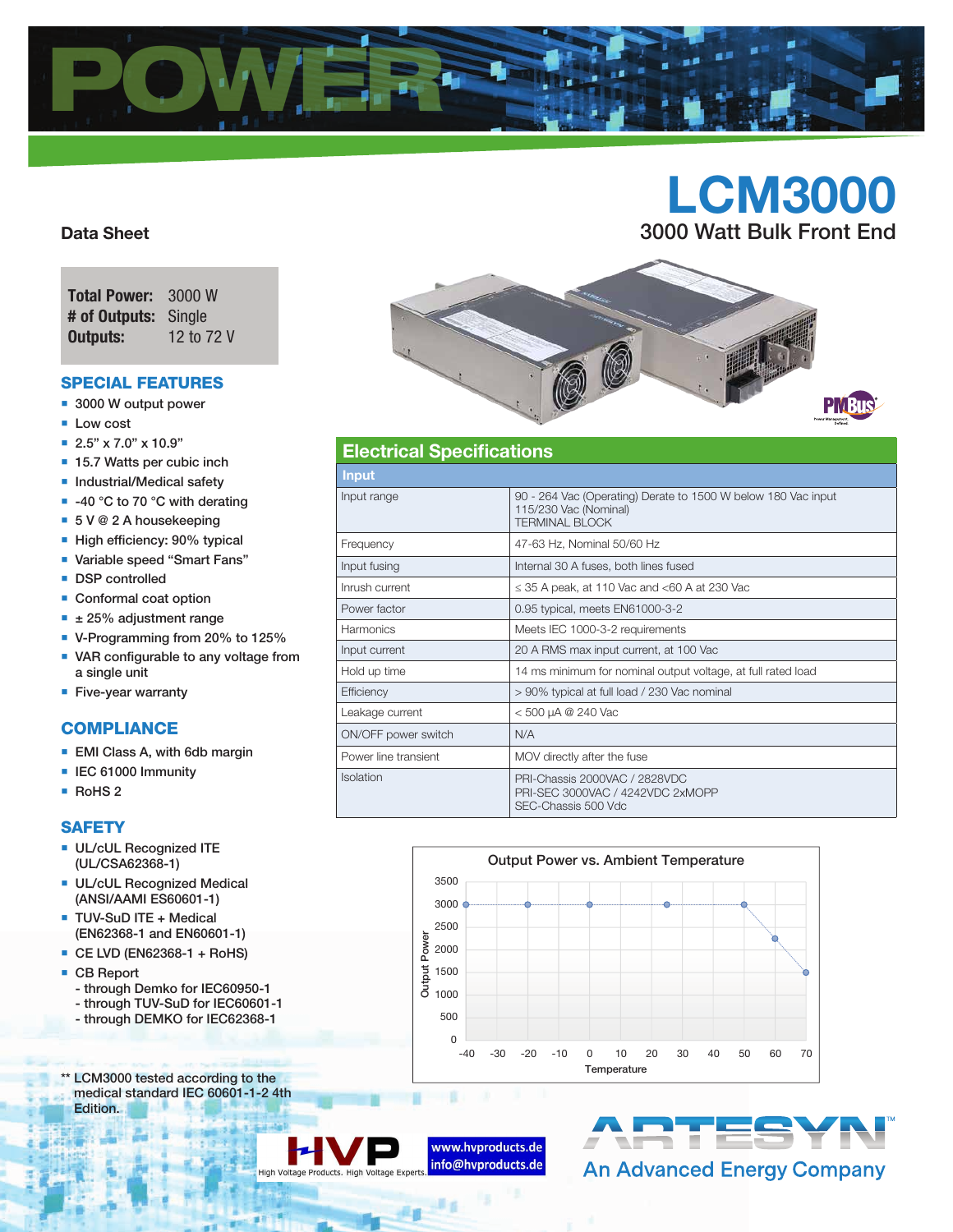

## Electrical Specifications

| <b>Output</b>                                        |                                                                                                         |                                                                                                                                                                                                                      |  |  |  |
|------------------------------------------------------|---------------------------------------------------------------------------------------------------------|----------------------------------------------------------------------------------------------------------------------------------------------------------------------------------------------------------------------|--|--|--|
| Output rating                                        | See table 1                                                                                             | 90 - 264 Vac (Derate down to 50% below 180 Vac)                                                                                                                                                                      |  |  |  |
| Set point                                            | $+0.5%$                                                                                                 | 90 - 264 Vac                                                                                                                                                                                                         |  |  |  |
| Total regulation range                               | Main output $\pm$ 1%<br>$5 Vsh + 5%$                                                                    | Combined line/load when measured at output terminal                                                                                                                                                                  |  |  |  |
| Rated load                                           | 3000 W maximum<br>Derate linear to 50% from 50 °C to 70 °C<br>(Derate to 1500 W when input is <180 Vac) |                                                                                                                                                                                                                      |  |  |  |
| Minimum load                                         | Main output @ 0.0 A<br>5 Vsb @ 0.0 A                                                                    | No loss of regulation                                                                                                                                                                                                |  |  |  |
| Output noise (PARD)                                  | 1% max p-p<br>100 mV max p-p                                                                            | Main output<br>5 Vsb output<br>Measured with a 0.1 µF Ceramic and 10 µF Tantalum<br>Capacitor on any output, 20 MHz                                                                                                  |  |  |  |
| Output voltage overshoot                             | < 5% of voltage setting must settle within 300 mSec                                                     | Rise is monotonic                                                                                                                                                                                                    |  |  |  |
| Transient response                                   | $\pm$ 5% of nominal output voltage                                                                      | 50% load step @ 1 A/us<br>Note: Consult specification for transient response for loads <10%<br>Step load valid between 10% to 100% of output rating<br>Recovery time to within 1% of set point at onset of transient |  |  |  |
| Max units in parallel                                |                                                                                                         | Up to 8                                                                                                                                                                                                              |  |  |  |
| Short circuit protection                             | Protected, no damage to occur                                                                           | Bounce mode                                                                                                                                                                                                          |  |  |  |
| Remote sense                                         |                                                                                                         | Compensation up to 500 mV                                                                                                                                                                                            |  |  |  |
| Output isolation                                     |                                                                                                         | Standard per safety requirements                                                                                                                                                                                     |  |  |  |
| Forced load sharing                                  | To within 10% of all shared outputs                                                                     | Digital sharing control                                                                                                                                                                                              |  |  |  |
| Overload protection (OCP) - Constant<br>current mode | 105% to 125%<br>120% to 140%                                                                            | Main output<br>5 Vsb output                                                                                                                                                                                          |  |  |  |
| Overvoltage protection (OVP)                         | 110% to 130%<br>110% to 125%                                                                            | Main output<br>5 Vsb output                                                                                                                                                                                          |  |  |  |
| Overtemperature protection                           | 10 - 15 °C above safe operating area                                                                    | Both PFC and output converter monitored                                                                                                                                                                              |  |  |  |

 $\mathbf{I}_{\mathrm{F}}\stackrel{\mathbf{f}_{\mathrm{F}}}{\rightarrow}\mathbf{I}_{\mathrm{F}}\stackrel{\mathbf{f}_{\mathrm{F}}}{\rightarrow}$ 

 $\blacksquare$ 

| <b>Environmental Specifications</b> |                                                                                                                                     |  |  |  |  |
|-------------------------------------|-------------------------------------------------------------------------------------------------------------------------------------|--|--|--|--|
| <b>Operating temperature</b>        | -40 °C to +70 °C, linear derating to 50% from 50 °C to 70 °C<br>Operation at -40 °C requires a 5 minute operating warm-up at -20 °C |  |  |  |  |
| Storage temperature                 | $-40$ °C to $+85$ °C                                                                                                                |  |  |  |  |
| <b>Humidity</b>                     | 10 to 90%, non-condensing. Operating. Conformal coat option available.                                                              |  |  |  |  |
| <b>Acoustic noise</b>               | $<$ 40 dBA, 60% load at 30 °C                                                                                                       |  |  |  |  |
| <b>Altitude</b>                     | < 80% power derating is required for 5000 m<br>100% load at 3000 m                                                                  |  |  |  |  |
| <b>Shock (Operating)</b>            | MIL-STD-810G, method 516.6, Procedure I                                                                                             |  |  |  |  |
| <b>Vibration (Operating)</b>        | MIL-STD-810G, method 514.6, Procedure I, Category 4-11                                                                              |  |  |  |  |

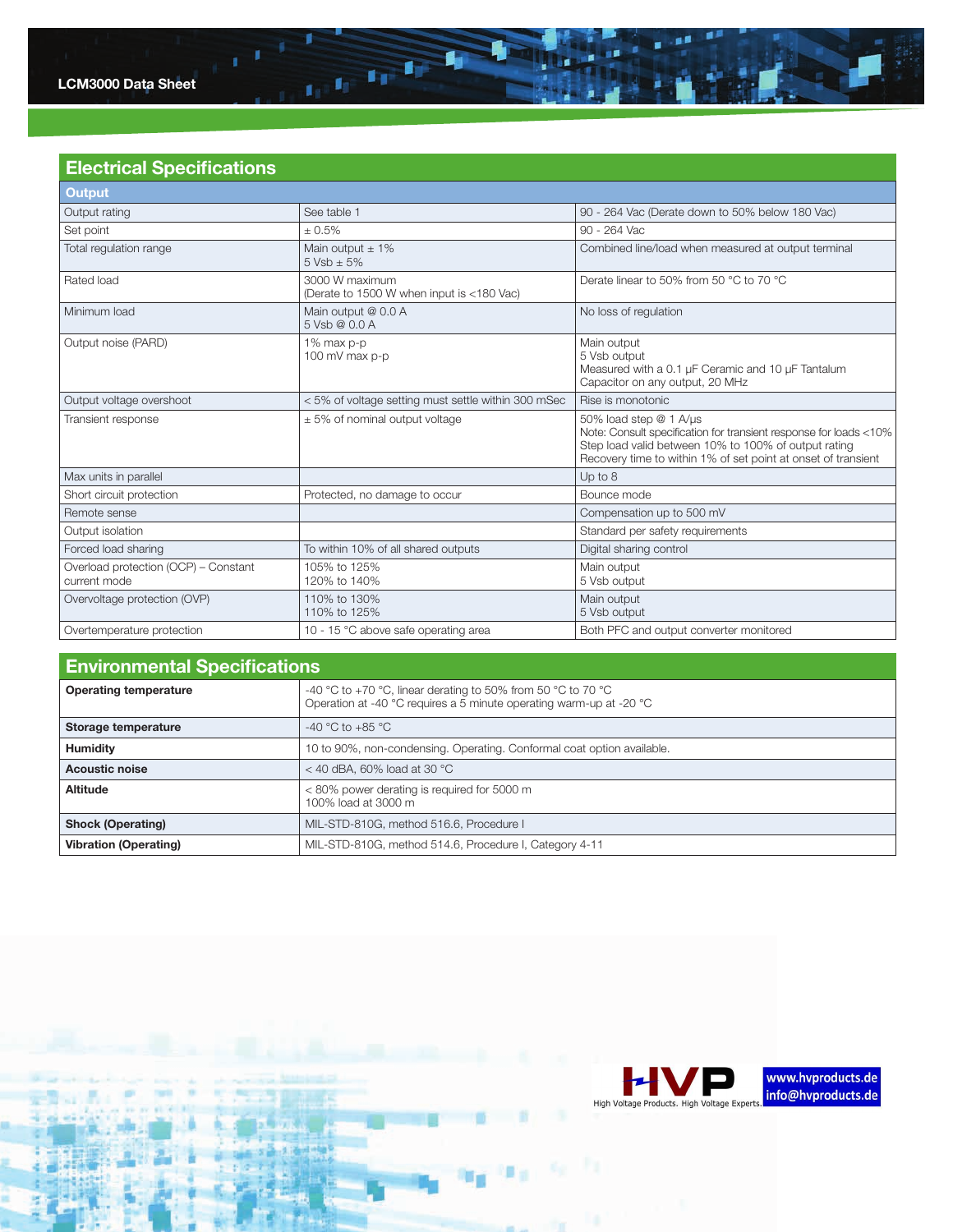

| <b>Pin Assignment</b> |                                                                           |                       |  |  |  |  |  |
|-----------------------|---------------------------------------------------------------------------|-----------------------|--|--|--|--|--|
| <b>Signals</b>        | <b>Name Description</b>                                                   | Pin Number(s)         |  |  |  |  |  |
| $+$ Vout              | Power rail                                                                | SK4                   |  |  |  |  |  |
| <b>GND</b>            | Power GND                                                                 | SK <sub>5</sub>       |  |  |  |  |  |
| <b>Signals</b>        | <b>Name Description</b>                                                   | <b>SK2 Pin Number</b> |  |  |  |  |  |
| A2                    | <b>EEPROM Address</b>                                                     | $\mathbf{1}$          |  |  |  |  |  |
| -VPROG                | Return connection of external supply for V-Programming from 20% to 125%   | $\mathbf{2}$          |  |  |  |  |  |
| A1                    | <b>EEPROM Address</b>                                                     | 3                     |  |  |  |  |  |
| -Vsense               | Remote Sense Return                                                       | $\overline{4}$        |  |  |  |  |  |
| <b>ISHARE</b>         | Load share voltage                                                        | 5                     |  |  |  |  |  |
| A <sub>0</sub>        | <b>EEPROM Address</b>                                                     | 6                     |  |  |  |  |  |
| SDA1                  | Serial Data Signal (I2C)                                                  | $\overline{7}$        |  |  |  |  |  |
| +VPROG                | Positive connection of external supply for V-Programming from 20% to 125% | 8                     |  |  |  |  |  |
| SCL <sub>1</sub>      | Serial Clock Signal (I2C)                                                 | 9                     |  |  |  |  |  |
| $+V$ sense            | Remote Sense Positive                                                     | 10                    |  |  |  |  |  |
| 5VSB                  | 5V standby                                                                | 11                    |  |  |  |  |  |
| <b>GND</b>            | 5V standby Return                                                         | 12                    |  |  |  |  |  |
| 5VSB                  | 5V standby                                                                | 13                    |  |  |  |  |  |
| G_DCOK_C              | Global DCOK Collector                                                     | 14                    |  |  |  |  |  |
| GPIOA6                | <b>EEPROM Write Protect</b>                                               | 15                    |  |  |  |  |  |
| G_DCOK_E              | Global DCOK Emitter (GND)                                                 | 16                    |  |  |  |  |  |
| <b>GND</b>            | Return Ground for output signal and I2C communication                     | 17                    |  |  |  |  |  |
| G_ACOK_C              | Global ACOK Collector                                                     | 18                    |  |  |  |  |  |
| INH EN                | Turn Off Main Output                                                      | 19                    |  |  |  |  |  |
| G_ACOK_E              | Global ACOK Emitter (GND)                                                 | 20                    |  |  |  |  |  |

Note: Mating connector for SK2 is:

 LANDWIN: PN 2050S2000 Housing and PN 2053T021V Contact CIVILUX: PN CI0120SD000 Housing and PN CI01TD21PE0 Contact





 $SK2 \rightarrow$  Signal Output Signal Connectors (SK2)



### LED Indicators

2 provided are clearly visible up to a 45 degree offset from vertical with office environment ambient lighting. The status is reflected in the indicator color.

The DC\_OK LED shall light green if the DC output is within specification, and shall be off if the output falls out of specification.

The AC\_OK LED is green if the AC is within specification and off when out of specification.

### **CONTROL SIGNALS**

AC\_OK Open collector 0.5 V maximum at 10 mA. Both emitter and collector access provided.

DC\_OK Open collector 0.5 V maximum at 10 mA. Both emitter and collector access provided.

PS\_INHIBIT/ENABLE Signal 0.0 - 0.5 V contact closure, output OFF; Option code "A" = 0.0 - 0.5 V or contact closure, output ON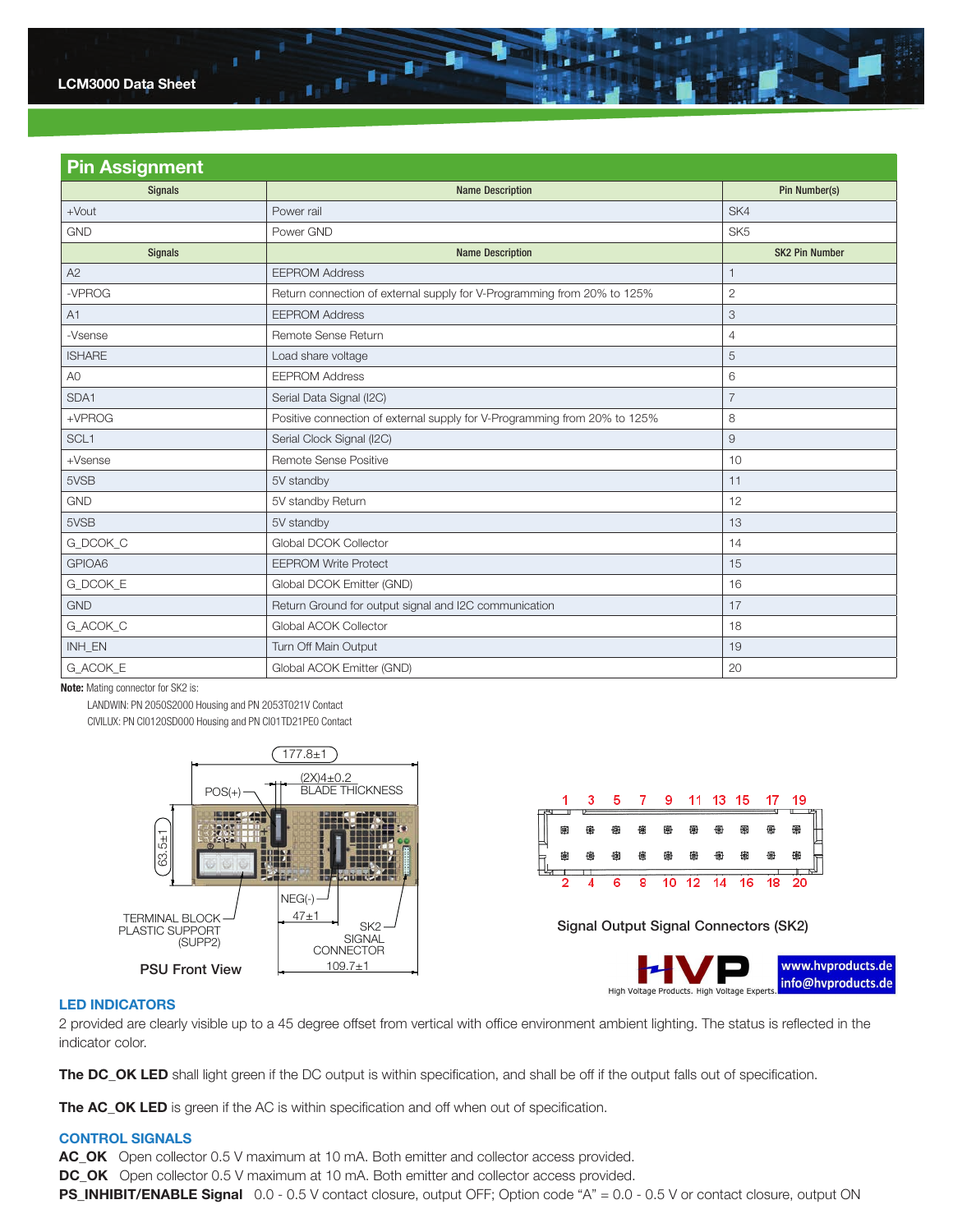

| <b>Ordering Information Table 1</b> |                          |                |                         |                   |          |                                     |                              |                   |                                          |
|-------------------------------------|--------------------------|----------------|-------------------------|-------------------|----------|-------------------------------------|------------------------------|-------------------|------------------------------------------|
| Model                               | <b>Nominal Output</b>    |                | <b>Adjustment Range</b> |                   | Max I    | <b>Output Ripple</b>                | <b>Combined</b><br>Line/Load | <b>Trim Range</b> | "Vprog Adjustment"<br>0 V to 6 V (20% to |
| Number*                             | <b>Voltage Set Point</b> | Max I          | Max Power (3000 W)      | Max I<br>(3000 W) | (1500 W) | $P/P$ (0-50 °C)                     | Regulation                   | $\pm 25%$         | <b>125% Vout)</b>                        |
| <b>LCM3000L-T</b>                   | 12V                      | $2.4 V - 12 V$ | $12 V - 15 V$           | 250 A             | 125 A    | 150 mV OR 1%<br>whichever is higher | 1%                           | $9V - 15V$        | $2.4 V - 15 V$                           |
| LCM30008-T                          | 18 V                     | $3.6 V - 18 V$ | 18 V - 22.5 V           | 166.7 A           | 83.3 A   | 180 mV OR 1%<br>whichever is higher | 1%                           | $13.5 V - 22.5 V$ | $3.6 V - 22.5 V$                         |
| <b>LCM3000Q-T</b>                   | 24 V                     | $4.8 V - 24 V$ | $24V - 30V$             | 125A              | 62.5 A   | 240 mV OR 1%<br>whichever is higher | 1%                           | $18V - 30V$       | $4.8 V - 30 V$                           |
| <b>LCM3000U-T</b>                   | 36 V                     | $7.2 V - 36 V$ | $36 V - 45 V$           | 83.3 A            | 41.7 A   | 360 mV OR 1%<br>whichever is higher | 1%                           | $27 V - 45 V$     | $7.2 V - 45 V$                           |
| <b>LCM3000W-T</b>                   | 48 V                     | $9.6 V - 48 V$ | 48 V - 60 V             | 62.5 A            | 31.3 A   | 480 mV OR 1%<br>whichever is higher | $1\%$                        | $36V - 60V$       | $9.6 V - 60 V$                           |
| LCM30007-T                          | 72 V                     | 14.4 V – 72 V  | $72 V - 90 V$           | 41.7 A            | 20.8 A   | 720 mV OR 1%<br>whichever is higher | 1%                           | $54 V - 90 V$     | $14.4 V - 90 V$                          |

Notes: (1) Minimum Current is (0)

(2) Set Point Tolerance is ±0.5% (3) outputs above 60 Vdc are not SELV rated.

## Ordering Information Table 2 LCMXXXXY - A - B - ### Case Size Input Termination Option Codes\* Hardware Code 1-Phase input where  $XXX =$

 $\frac{1}{1+1}$  ,  $\frac{1}{1+1}$  ,  $\frac{1}{1+1}$ 

| 1-Phase input where $XXX =$                  |    |                  |                                        |                                         |
|----------------------------------------------|----|------------------|----------------------------------------|-----------------------------------------|
| $3000 = 2.5" \times 7.0" \times 11", 3000 W$ |    |                  | $Blank = No$ Options                   | Factory Assigned for Modified Standards |
|                                              |    | = Terminal Block | $=$ Conformal Coat                     |                                         |
| Voltage Code $Y =$                           |    |                  | $2 =$ Reverse Air                      |                                         |
| Code                                         |    |                  | $3 = Opt 1 + 2$                        |                                         |
|                                              | 12 |                  | $A =$ Reverse Logic for Inhibit/Enable |                                         |
| 8                                            | 18 |                  |                                        |                                         |
| Q                                            | 24 |                  |                                        |                                         |
| $\cup$                                       | 36 |                  |                                        |                                         |
| W                                            | 48 |                  |                                        |                                         |
|                                              | 72 |                  |                                        |                                         |

\*Some option code combinations may not be configured yet and will require extra leadtime the first time they are requested.

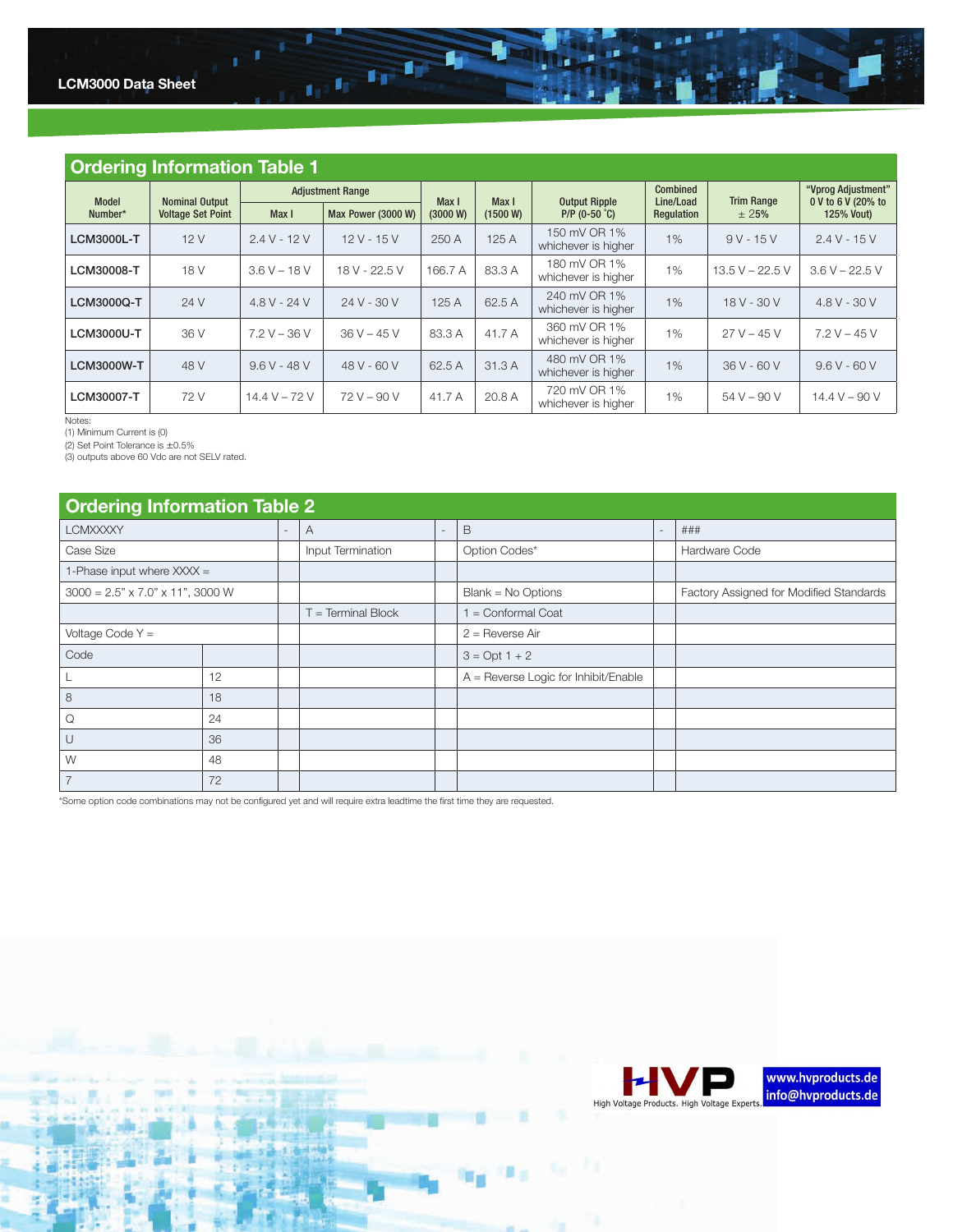

## Mechanical Drawings (LCM3000 Series - All Voltages)



#### INPUT TERMINAL BLOCK:

M4.0 screw with recommended torque of 16 kgf-cm Recommended wire gage 18-10 (13 mm centers)

## SUITABLE MATING CONNECTORS:

HSG-DR 20CKT (Landwin P/N: 2050S2000) or (Civilux P/N: CI0120SD00) TERM-#22-28 (Landwin P/N: 2053T021V) or (Civilux P/N: CI01TD21PE0)



3.5 mm MAX Screw Protrusion from inside surface of LCM3000 Power Supply

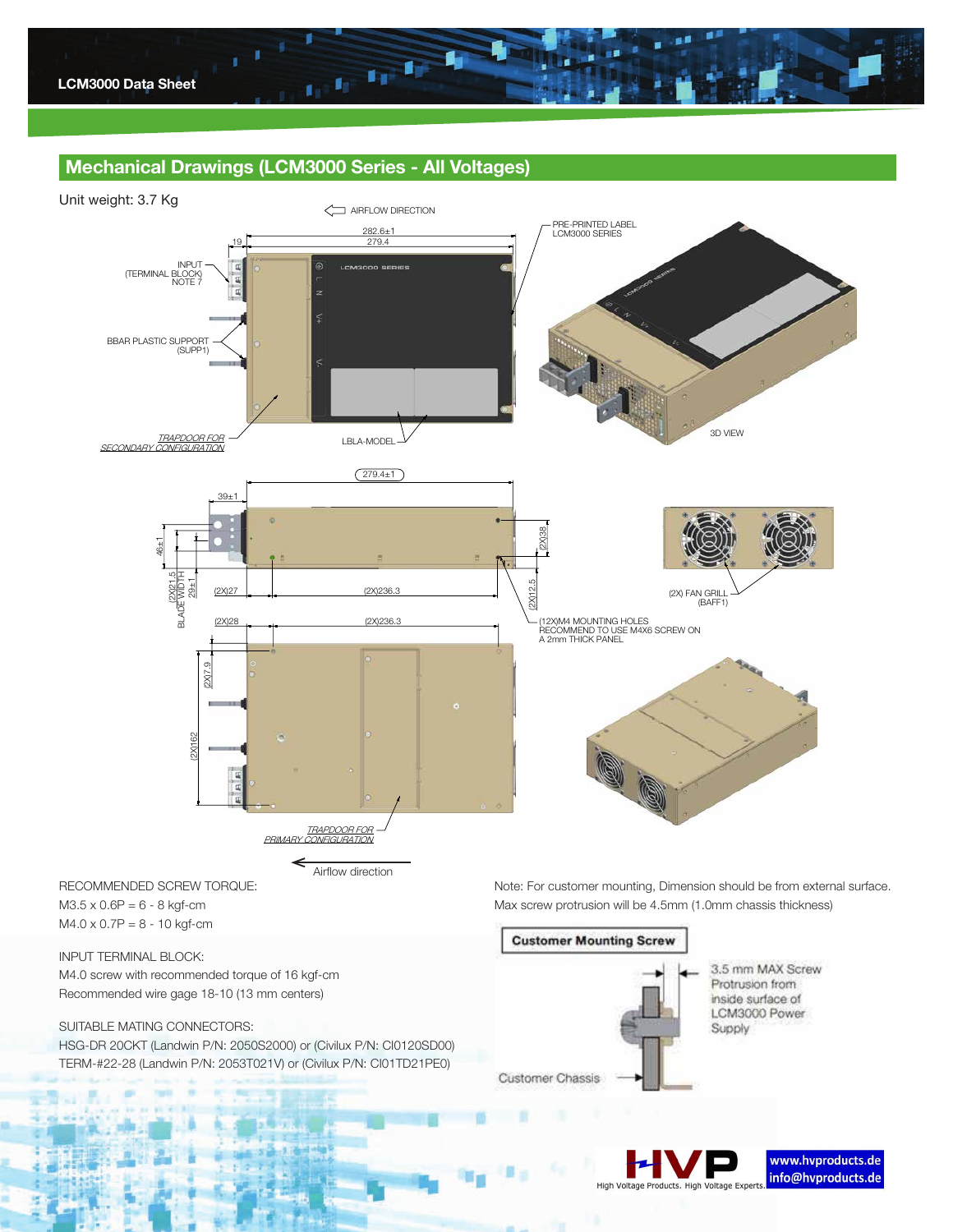

#### Trimming Resistor location

A precision screw with positive (+) point should be used on the trimmer. Rotating in clockwise direction will increase the voltage set point. Access must be from the front panel.



MOUNTING "A" MOUNTING "B" MOUNTING "C"